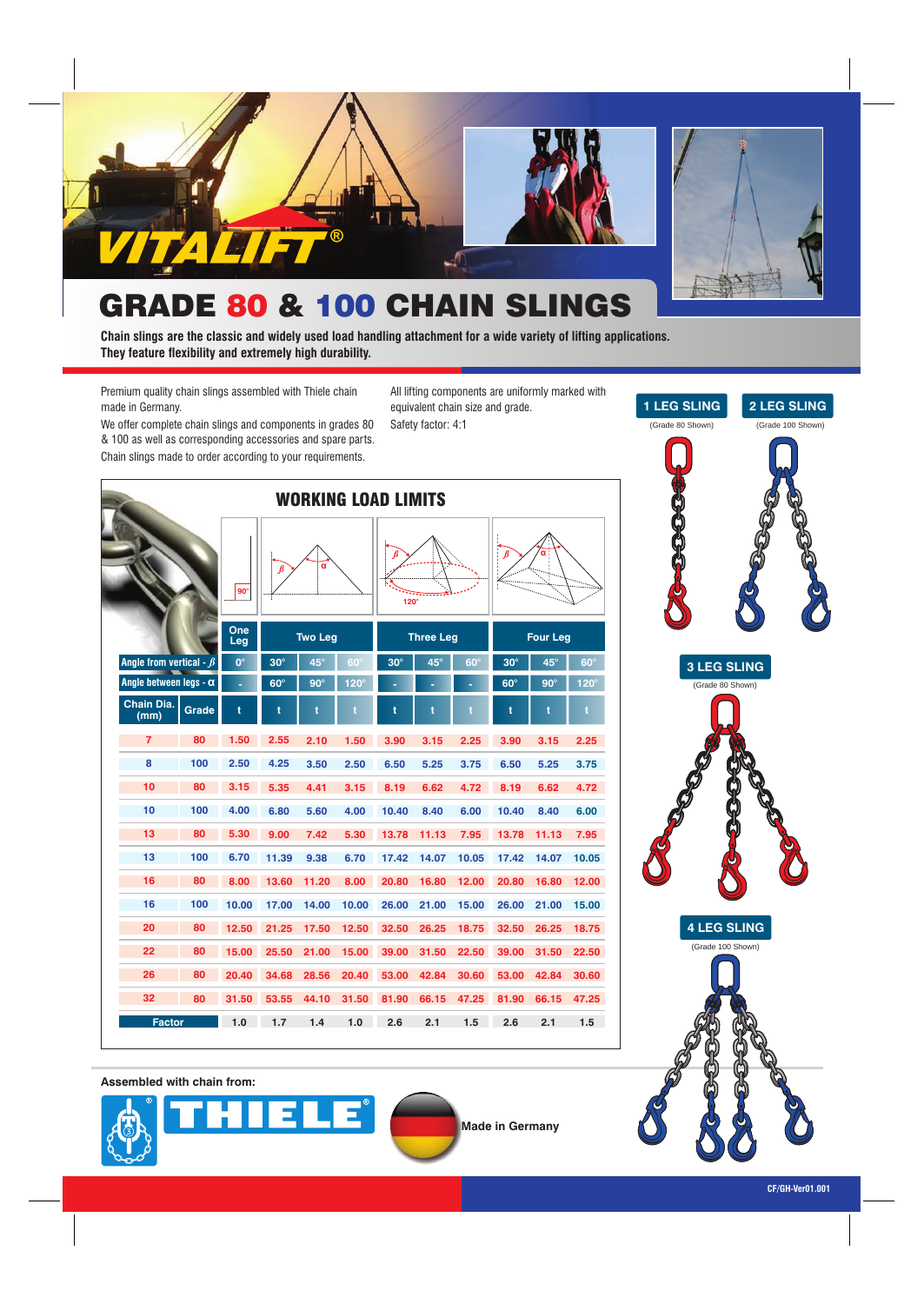

# GRADE 80 & 100 CHAIN SLINGS

**Chain slings are the classic and widely used load handling attachment for a wide variety of lifting applications. They feature flexibility and extremely high durability.**



#### OTHER SLING EXAMPLES

| <b>CHOKER SLING</b>        | <b>ENDLESS SLING</b> | SINGLE ADJUSTABLE<br>LOOP CHAIN SLING | <b>SINGLE</b><br><b>BASKET SLING</b> | DOUBLE<br>BASKET SLING |
|----------------------------|----------------------|---------------------------------------|--------------------------------------|------------------------|
| (Grade 100 Shown)          | (Grade 80 Shown)     | (Grade 100 Shown)                     | (Grade 80 Shown)                     | (Grade 100 Shown)      |
|                            |                      |                                       |                                      |                        |
| Assembled with chain from: |                      |                                       |                                      |                        |
|                            | THE LE <sup>®</sup>  | <b>Made in Germany</b>                |                                      |                        |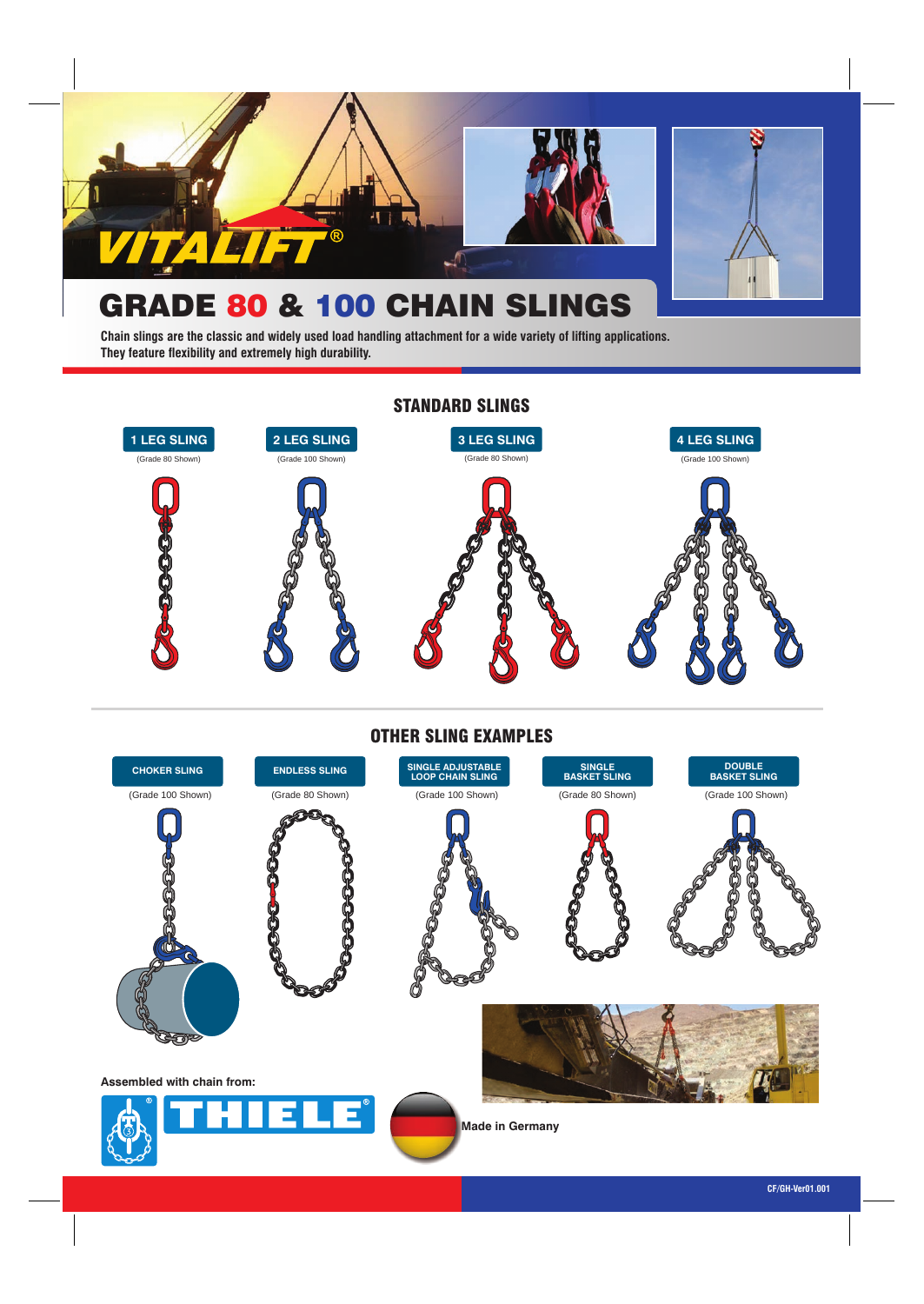

# **GRADE 80 CHAIN SLINGS**

**Chain slings are the classic and widely used load handling attachment for a wide variety of lifting applications. They feature flexibility and extremely high durability.**

Premium quality chain slings assembled with Thiele chain made in Germany to EN818-2.

All lifting components are uniformly marked with equivalent chain size and grade. Safety factor: 4:1

We offer complete chain slings and components as well as corresponding accessories and spare parts.

Chain slings made to order according to your requirements.



**If Grade 80 - Alloy slings are used at temperatures exceeding 200°C, then the Working Load Limit has to be reduced.**

| $\blacksquare$ -40 to $+200^\circ \text{C}$ $\blacktriangledown$ | $+200$ to $+300^{\circ}$ C | $+300$ to $+400^{\circ}$ C |
|------------------------------------------------------------------|----------------------------|----------------------------|
| 100%'                                                            | $.90\%$                    | 75%                        |

**Assembled with chain from:**











**4 LEG SLING**